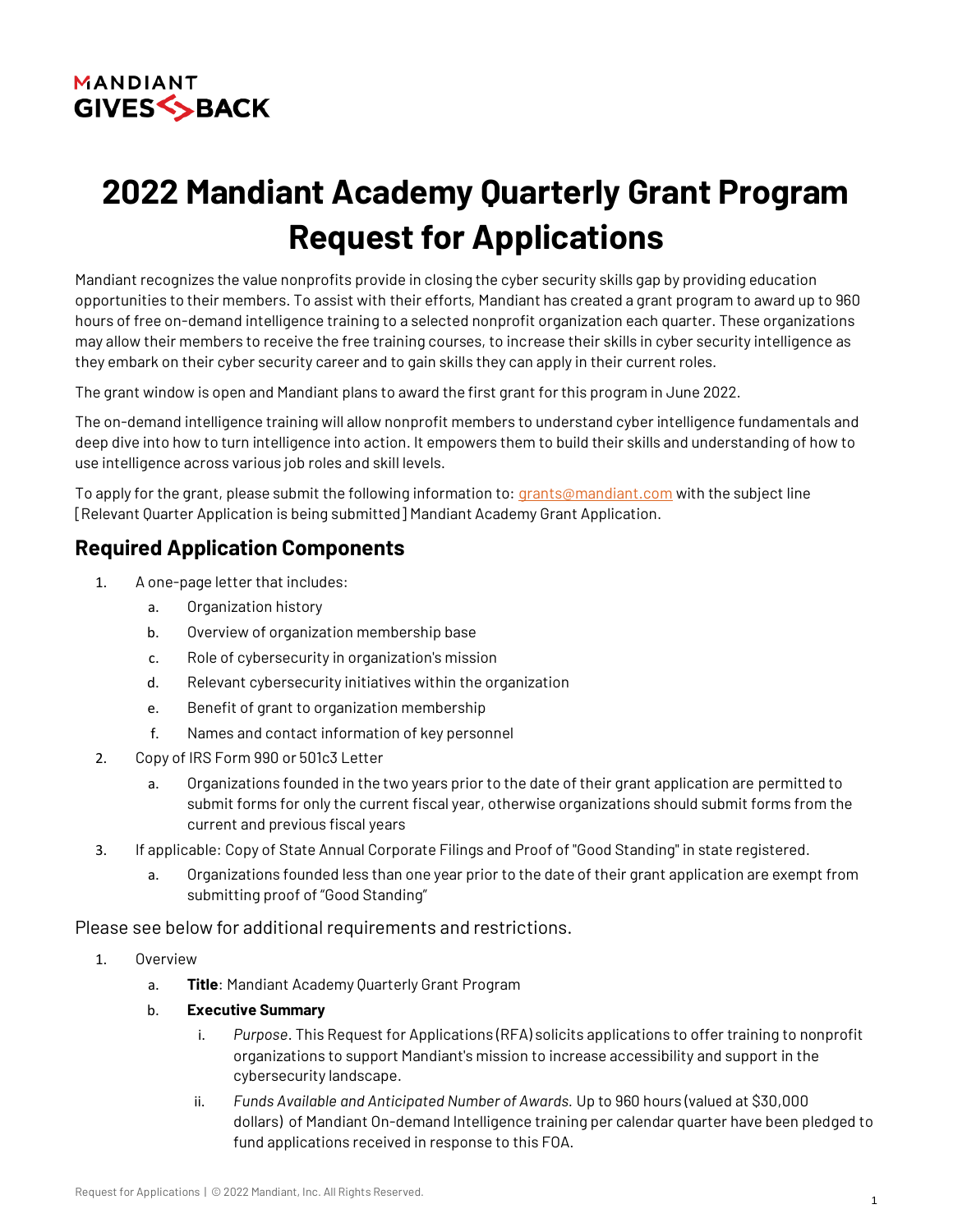

- iii. *Eligible Organizations*. U.S. based nonprofits with 501(c)(3) IRS Status.
- iv. *Number of Applications*. Applicants may submit one application each quarter. Applicants awarded a grant may not submit applications in subsequent quarters until four quarters have elapsed from the calendar quarter in which they received a grant.
	- Applications will remain valid for four calendar quarters from the date of submission. Applicants not awarded a grant in the quarter they submit their application may still be considered for grants in the next three quarters.

# 2. Training Award Information

**Access to Training***.* Mandiant will provide grant awardees access to on-demand intelligence training with a combined monetary value of up to \$30,000. Awardees will be granted access to the training for a period of one year from the date training keys are provided. Mandiant plans to award the first grant in June 2022. Awardees will be responsible for distributing the training keys to their members at their discretion. Mandiant reserves the right to refuse attendance to any individual for any reason.

# 3. Eligibility Information

- a. **Eligible Organizations**. Organizations that meet the following criteria are permitted to apply:
	- i. U.S. membership-based nonprofits with  $501(c)(3)$  IRS Status (Not including Higher Education Institutions)

Only one application per organization may be submitted each quarter. Umbrella organizations or entities with multiple chapters, branches, or subsidiaries may only submit one application per quarter on behalf of the entire organization/entity. Individual branches of an organization may not submit separate applications.

- ii. Applicants that have not received a grant within the past four calendar quarters
- iii. *Additional Eligibility Criteria*.
	- Cybersecurity Initiatives. Due to the nature of this grant, applicants should highlight the role of cybersecurity in their organization's mission and/or cybersecurity initiatives within their organizations.
- 4. Application and Submission Information

# a. **List of Required Application Components**

- i. Copy of IRS Form 990 or 501c3 Letter
	- Organizations founded in the two years prior to the date of their grant application are permitted to submit forms for only the current fiscal year, otherwise organizations should submit forms from the current and previous fiscal years.
- ii. If applicable: Copy of State Annual Corporate Filings and Proof of "Good Standing" in state registered.
	- Organizations founded in the year prior to the date of their grant application are exempt from submitting proof of "Good Standing".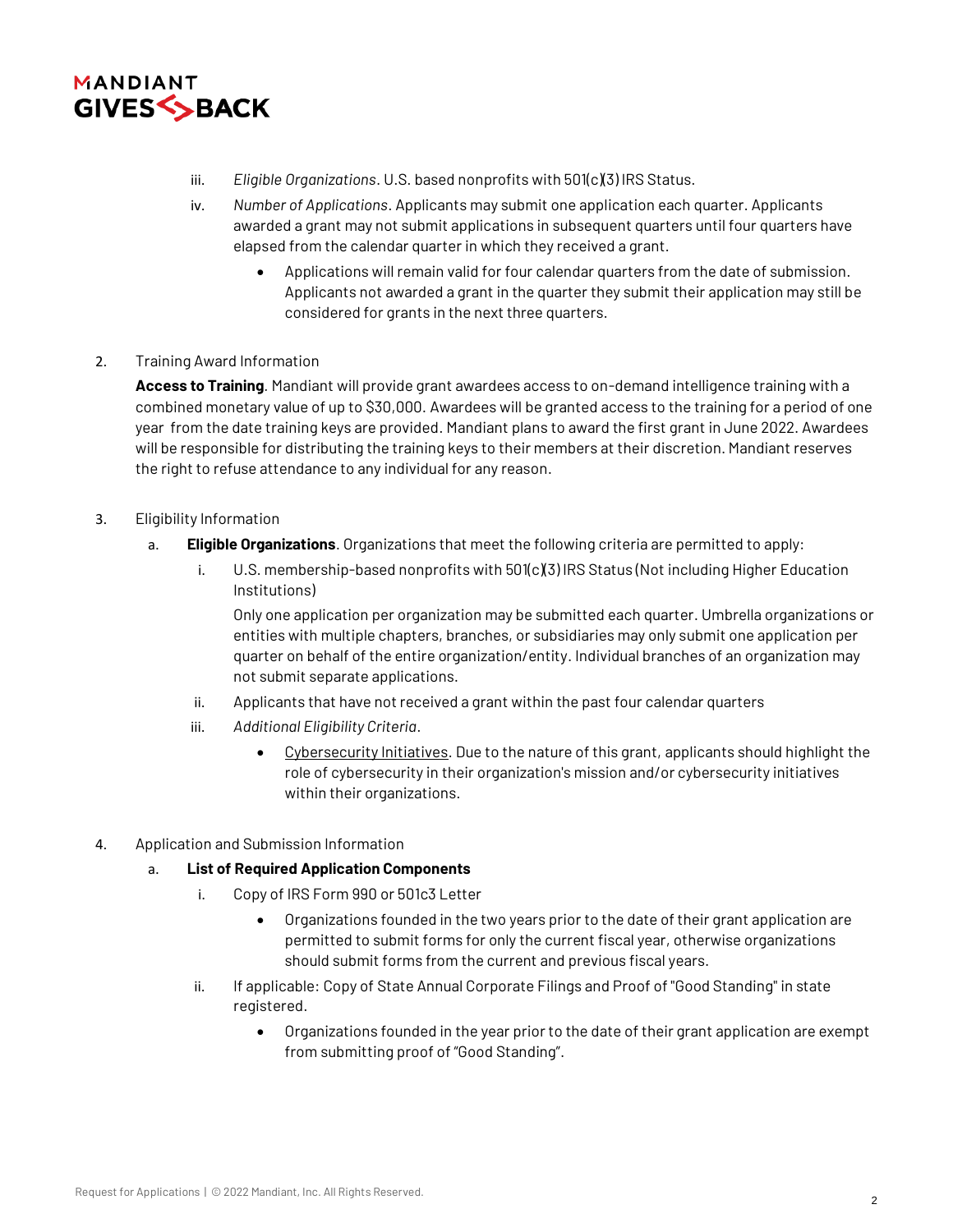

- iii. A one-page letter that includes:
	- 1. Organization history
	- 2. Overview of organization membership base including membership size and level of member engagement
	- 3. Role of cybersecurity in organization's mission
	- 4. Relevant cybersecurity initiatives within the organization
	- 5. Diversity and belonging initiatives
	- 6. Benefit of grant to organization membership
	- 7. Names and contact information of key personnel

# b. **Grant Restrictions**

- i. *Training Use*. Use of training is limited to individuals who are registered members of the organization. Applicants awarded grants will be required to submit a list of membership receiving trainings prior to receiving keys to access training. All training will be subject to the terms found a[t www.mandiant.com/company/legal.](http://www.mandiant.com/company/legal) The reproduction or dissemination of any content from any of the Mandiant training is strictly prohibited except as provided for as part of the grant program. Keys to access training must be distributed within 90 days from the date they are received by the organization. The keys to access training are active for one year from the date of the award.
- ii. *Grant Updates*. Applicants awarded grants must provide update reports to Mandiant after 6 and 12 months from the date training keys are provided. These update reports should include the following:
	- 1. Percentage of membership who have activated and used their keys for training.
	- 2. Impact Statements. Minimum of two at the six-month mark, minimum of five at the twelve-month mark. Impact statements may not be reused from previous update reports. Impact statements are testimonies from individuals within the organization about their personal experiences with the training and the benefits they have received from being a member of an organization awarded a grant.
	- 3. Updated Membership Roster list of grantees.
		- Access keys will be terminated for members on the original roster whose names are not included on the updated roster.
	- 4. Proof of continued 'good standing' in accordance with state annual corporate filings.
- iii. Compliance. Failure to comply with any of the Grant Restrictions may prohibit an organization from receiving additional grants in the future.
- 5. Application Review Information
	- a. **Criteria**
		- i. The criteria described below will be considered in the review process.
			- 1. Organization's cybersecurity initiatives;
			- 2. Potential impact as demonstrated by organization's membership size and level and quality of member engagement;
			- 3. Organization's demonstrated ability and commitment to the Organization's objectives;
			- 4. Organization's diversity, inclusion, and belonging (DIB) initiatives;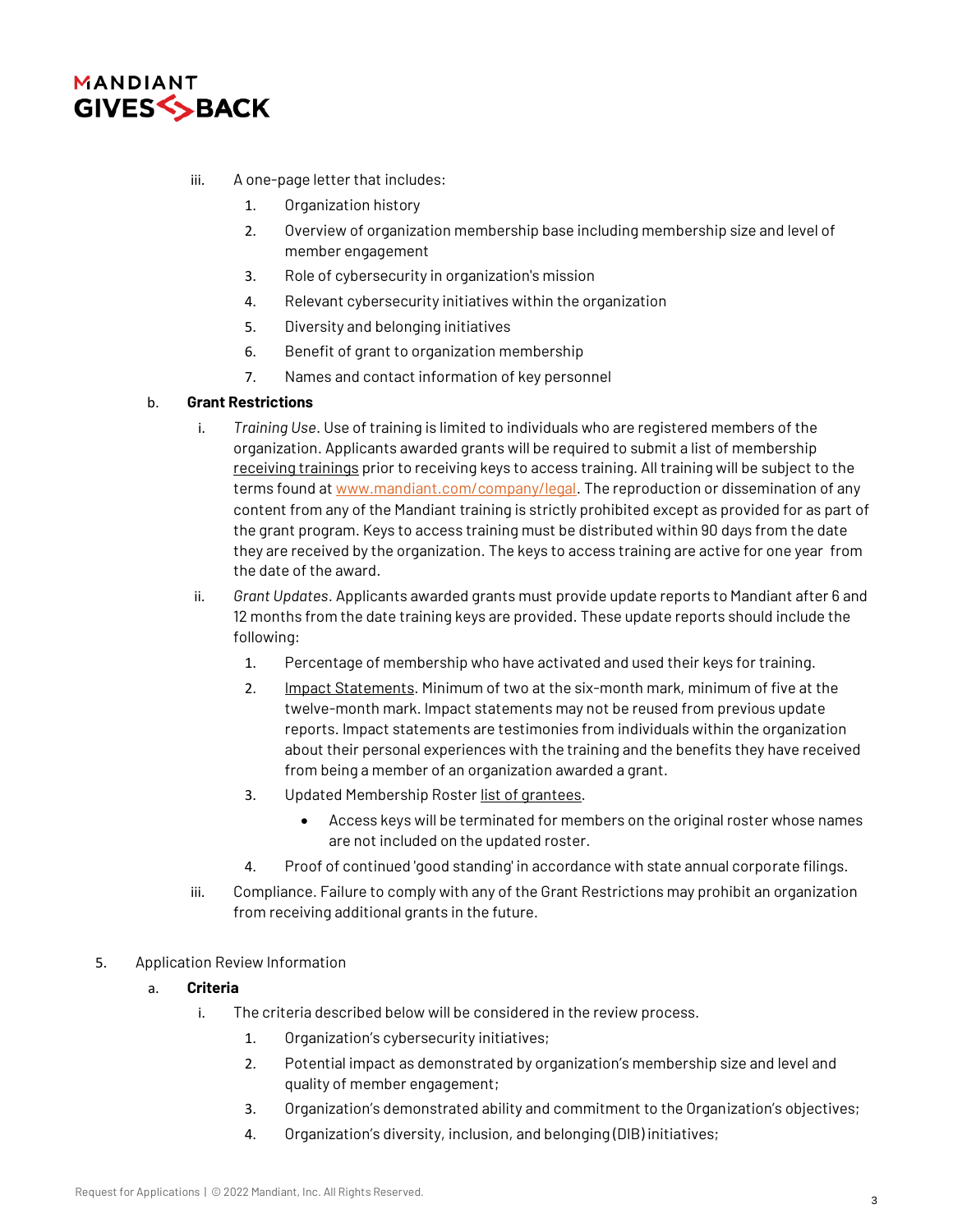

### b. **Review and Selection Process**

- i. Applications will initially be reviewed by the Mandiant Gives Back Team as they are submitted. Applicants will be assessed on the criteria mentioned above and assigned a score. The ten highest scoring applicants will proceed in the selection process and will be notified by the Mandiant Gives Back Team. If fewer than ten applications are on file, the top half highest scoring applicants will proceed in the selection process.
- ii. Applications in the second round of the selection process will be reviewed by a team of ERG representatives. The second round of review will be conducted as a blind review, identifiable information regarding organizations shall be removed to help ensure unbiased consideration and selection. The top four applicants will proceed in the selection process and be notified by the Mandiant Gives Back Team. If fewer than four applications are reviewed in the second round, all applicants will proceed in the selection process.
- iii. Upon notification of selection as a finalist, applicants will have the opportunity to submit a presentation to the Mandiant Gives Team for review. While the submission of a presentation deck is not required, it is highly encouraged. The Team will review all application materials and select a grant awardee for the quarter.
- iv. Mandiant reserves the right in its sole discretion to determine which applications satisfy the aforementioned criteria.
- v. All decisions made by the Mandiant Give Back Team and/or the ERG representatives during the Review and Selection Process are final.

|                                                             | 01 Grant       | <b>Q2 Grant</b> | <b>03 Grant</b>    | 04 Grant       |
|-------------------------------------------------------------|----------------|-----------------|--------------------|----------------|
| <b>Entry Period Begins</b>                                  | Early January  | Early April     | Early July         | Early October  |
| <b>Entry Period Ends</b>                                    | End of January | End of April    | End of July        | End of October |
| <b>First Round Review</b><br>Complete                       | Early February | Early May       | Early August       | Early November |
| Second Round Review<br>Complete                             | Mid-February   | Mid-May         | Mid-August         | Mid-November   |
| <b>Third Round Review</b><br>Complete & Awardee<br>Selected | Early March    | Early June      | Early<br>September | Early December |

#### c. **Application Timeline**

#### 6. Award Administration Information

# a. **Award Notices**

i. Grant awardees will be notified via email and phone (as provided by the applicant during the application process) by the Mandiant Gives Back Team shortly after selection.

#### b. **Grant Update Reports**

i. Grant update reports should be shared via email by their stated deadlines.

#### c. **Use of Grantee name in Media**

i. The grantee organization agrees to let Mandiant reference their organization in press releases and social media, including the following: